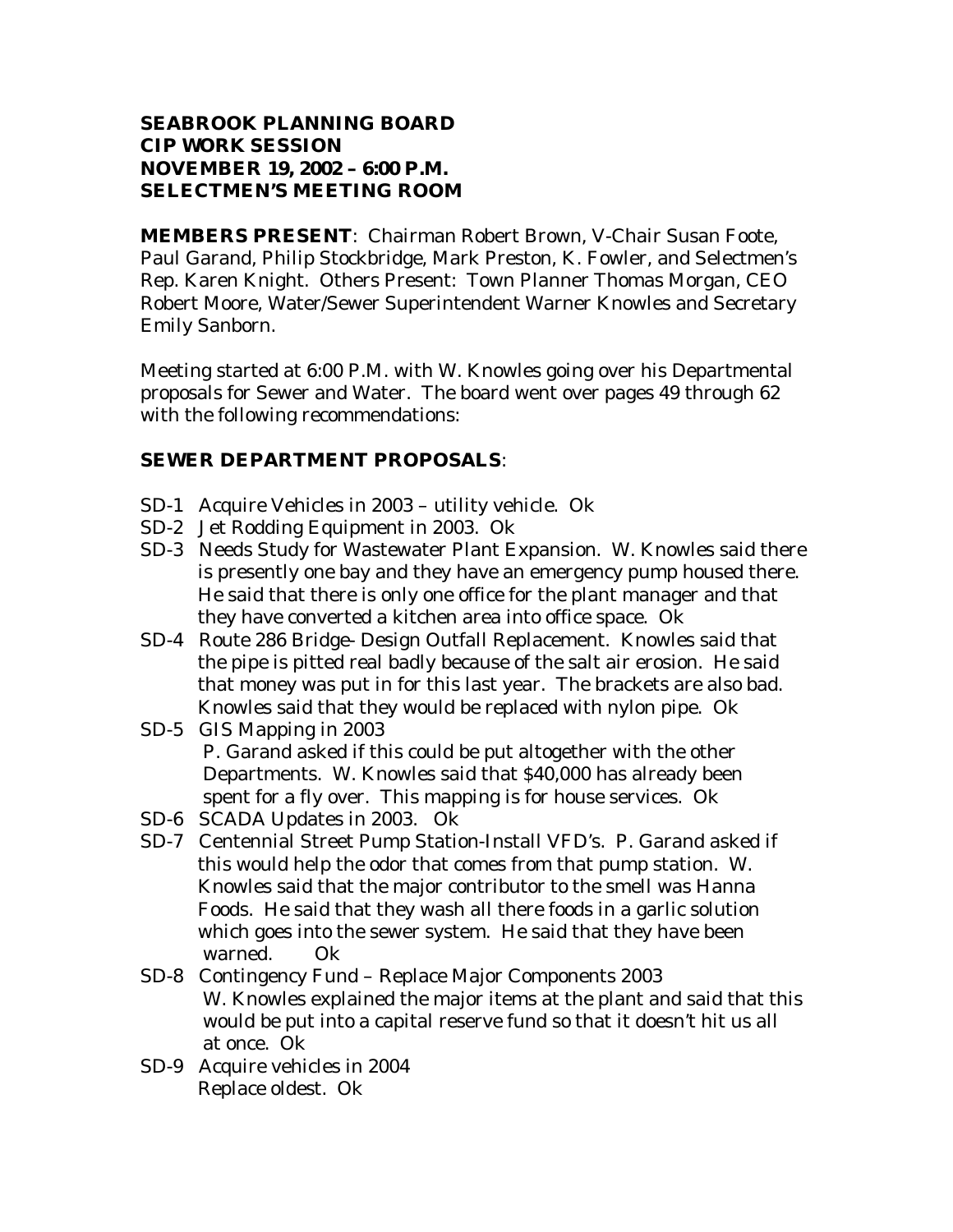#### **SEABROOK PLANNING BOARD -2- NOVEMBER 19, 2002 CIP WORK SESSION**

SD-10 Sewer Plant Expansion – Design & Initial Funding T. Morgan explained the Bonding for the two phases. S. Foote asked about what kind of a bite it would give us for 5 years. P. Garand said that the study would tell us if this is needed. The board said that they would reschedule this after the study.

- SD-11 Route 286 Bridge- Construct Outfall W. Knowles explained hat to sand blast and paint over the river will take more time and be more costly. Ok
- SD-12 GIS Mapping in 2004. Ok
- SD-13 SCADA Updates in 2004. Ok
- SD-14 Contingency Fund Replace Major Components 2004. Ok
- SD-15 to SD-21 Scheduled Payments will be discussed at the next Session.
- SD—22 Acquire Vehicles in 2007.

W. Knowles said that this would be two vehicles the same year. Ok

SD-23 to SD-25 Rescheduled.

# **WATER DEPARTMENT PROPOSALS:** Page 56 to 62

- WD-1 Acquire Vehicles in 2003. Ok
- WD-2 Arsenic Removal Phase I W. Knowles talked about the Governors implementing of this project. He said that the arsenic levels are above what is required in 2 wells and at level in one. The board will revisit this proposal.
- WD-3 Well Testing in 2003. W. Knowles said that this is asked for every Year. Ok
- WD-4 Final Pumping Test 2003. This is if a well is found.
- WD-5 Desalinization Plant & wells- Phase I Scheduling at next session.
- WD-6 GIS Mapping in 2003. Ok
- WD-7 Tank Painting. Ok
- WD-8 Water Meter Installation 2003 W. Kowles explained that the State would not let other wells without water meter installation. K. Knight said to leave this in for time being.
- WD-9 Upgrade Weare Road Water Main. Ok
- WD-10 Acquire Vehicles in 2004. Ok
- WD-11 Arsenic Removal Phase II. Bond for Scheduling
- WD-12 Well Testing in 2004. Ok Every year article
- WD-13 Land Acquisition for New Well & Pump Phase I. Ok
- WD-14 Desalinization Plant & Wells Phase II. Reschedule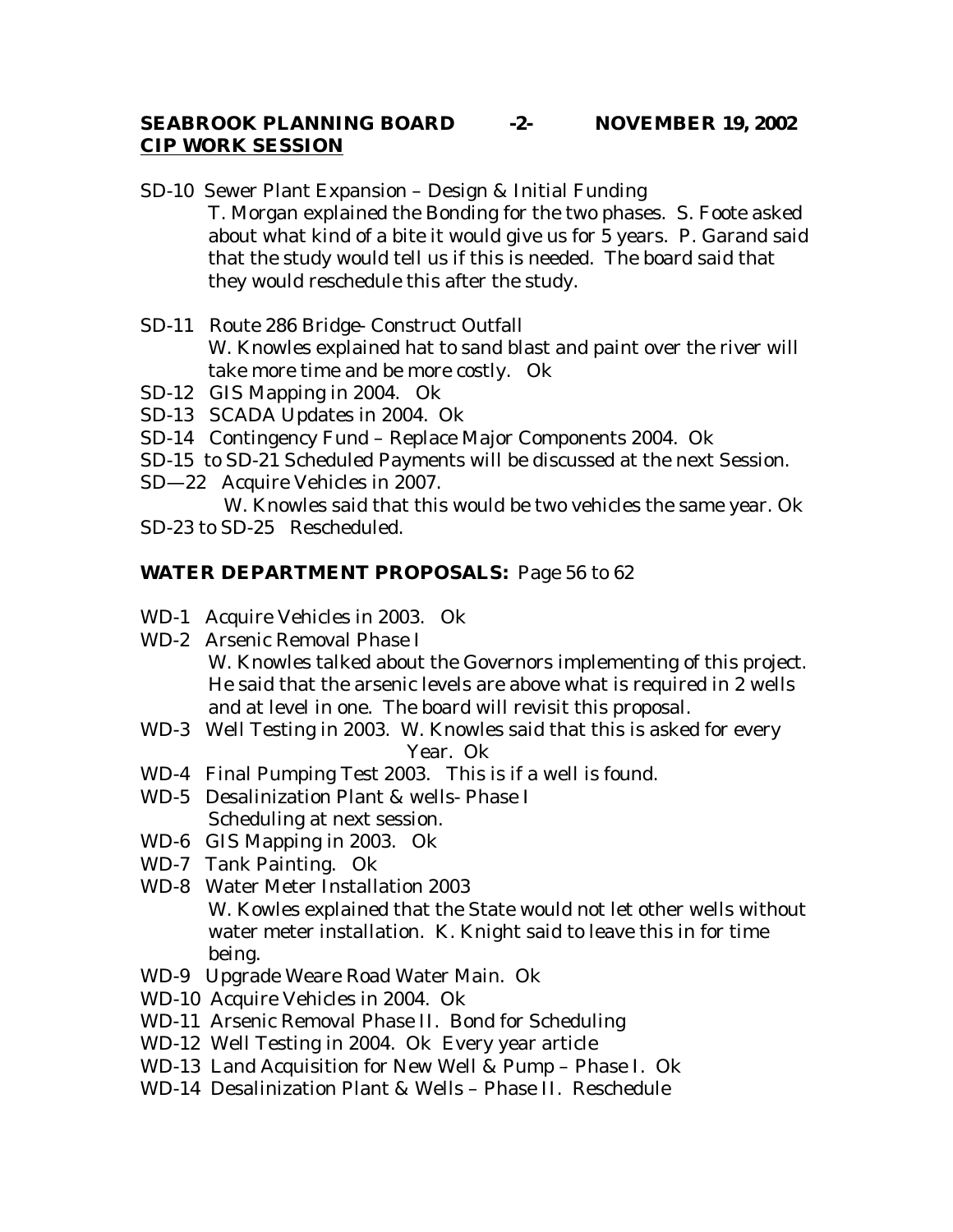## **SEABROOK PLANNING BOARD -3- NOVEMBER 19, 2002**  *CIP WORK SESSION*

- WD-15 GIS Mapping in 2004. Ok
- WD-16 Water Meter Installation in 2004. Reschedule
- WD-17 Upgrade Water Mains True Rd & Blacksnake Rd. Ok
- WD-18 Well Testing in 2005. Ok
- WD-19 Final Pumping Test in 2005. Ok
- WD-20 Land Acquisition for New Well & Pump Phase II. Ok
- WD-21 GIS Mapping in 2005. Ok
- WD-22 Water Meter Installation in 2005. Reschedule
- WD-23 Upgrade Water Main on Centennial Street. Ok
- WD-24 Well Testing in 2006. Done every year. Ok
- WD-25 GIS Mapping in 2006. Ok
- WD-26 Acquire Backhoe. Ok
- WD-27 Well Testing in 2007. Done every year. Ok
- WD-28 GIS Mapping in 2007. Ok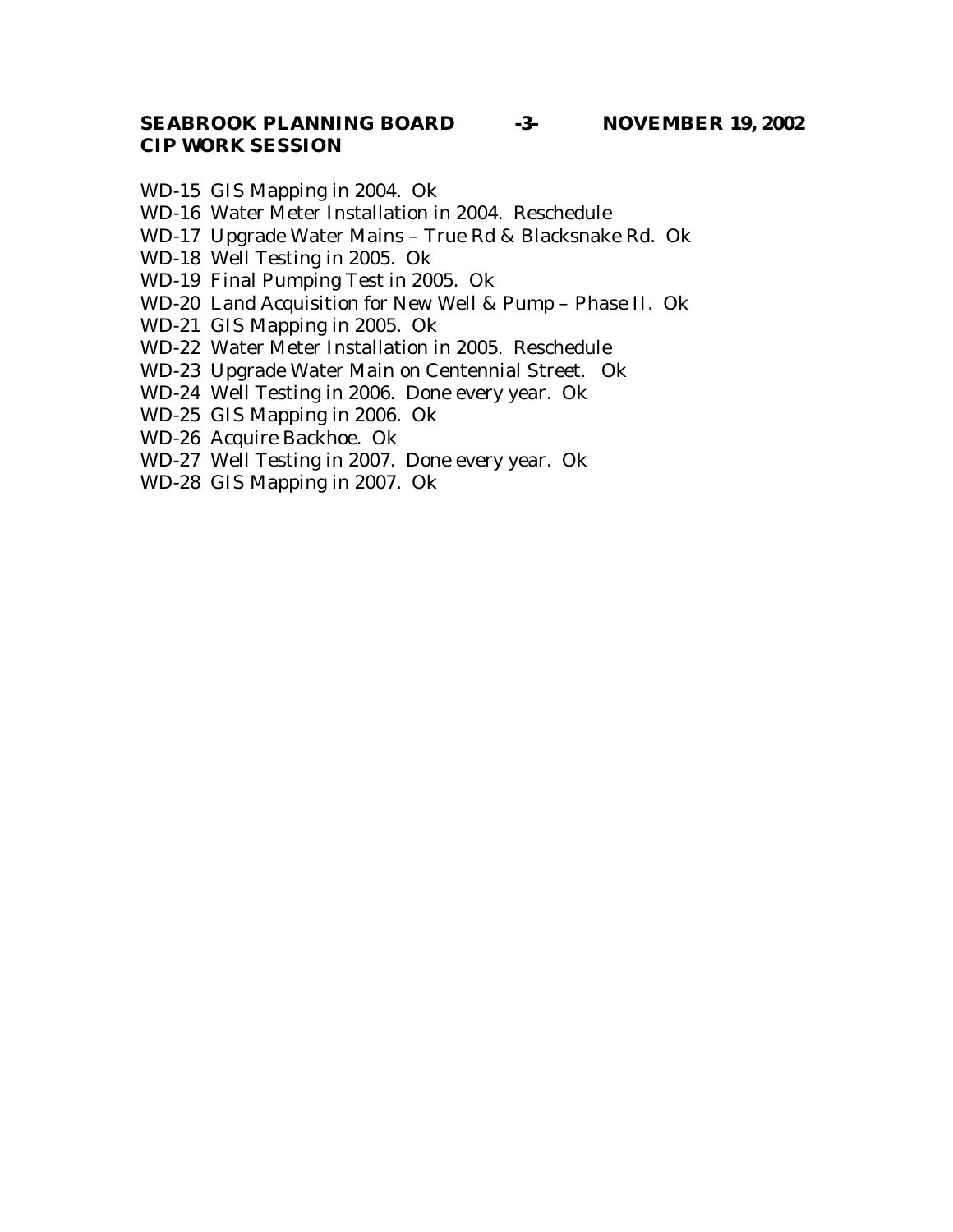## **SEABROOK PLANNING BOARD NOVEMBER 19, 2002 – 7:00 P.M. SELECTMEN'S MEETING ROOM**

**MEMBERS PRESENT**: Chairman Robert Brown, V-Chair Susan Foote, Paul Garand, Philip Stockbridge, Keith Fowler, Mark Preston and Selectmen's Rep. Karen Knight. Others Present: Town Planner Thomas Morgan, CEO Robert Moore, PB Engineer Michael Fowler and Secretary Emily Sanborn.

**MEETING OPENED:** Chairman Brown opened the meeting at 7:01 P.M. with a quorum present.

K. Knight made a motion to go into non-public session for legal matters under RS 91A. S. Foote 2nd. Vote: unanimous

Non-public hearing was adjourned at 7:50 P.M.

MINUITES: P. Garand made a motion to accept the minutes of the previous meeting. P. Stockbridge 2nd. Vote: unanimous

## **CASE #02-30 – DANIEL J. & WALLY SULLIVAN – 6-LOT SUBDIVISION – 122 OCEAN BOULEVARD, TAX MAP 22, LOTS 3-4, 20, 23-1, 23-2 AND 34-2**

Henry Boyd of Millennium Engineering asked the board to move this case to the end of the agenda because he had another case that was near the end of the meeting. Chairman Brown asked if there were any abutters for this case. There were none. The Board granted his request.

# **CASE #02-21 – WOJICKI & MCPARTLAND DEVELOPMENT – 4-LOT SUBDIVISION – ELMWOOD ROAD AND BLACKSNAKE ROAD, TAX**

**MAP 3, LOT 2:** Dennis Hamel of Cammet Engineering presented the plans for a 4-lot subdivision near Elmwood Road and Blacksnake Road for the board's review and approval. Mr. Hamel said that at a previous meeting the board had indicated that this would be considered as a minor subdivision. T. Morgan informed him that at that meeting he was told that he could get a waiver for the roadway width but that 4 lots is not considered a minor subdivision. Applicant Mark Wojicki said that they had been informed that they could create a minor subdivision with no sidewalks and no drainage study. T. Morgan said that his concern was that by saying that this was a minor subdivision we would be setting precedence and others would ask for the same consideration.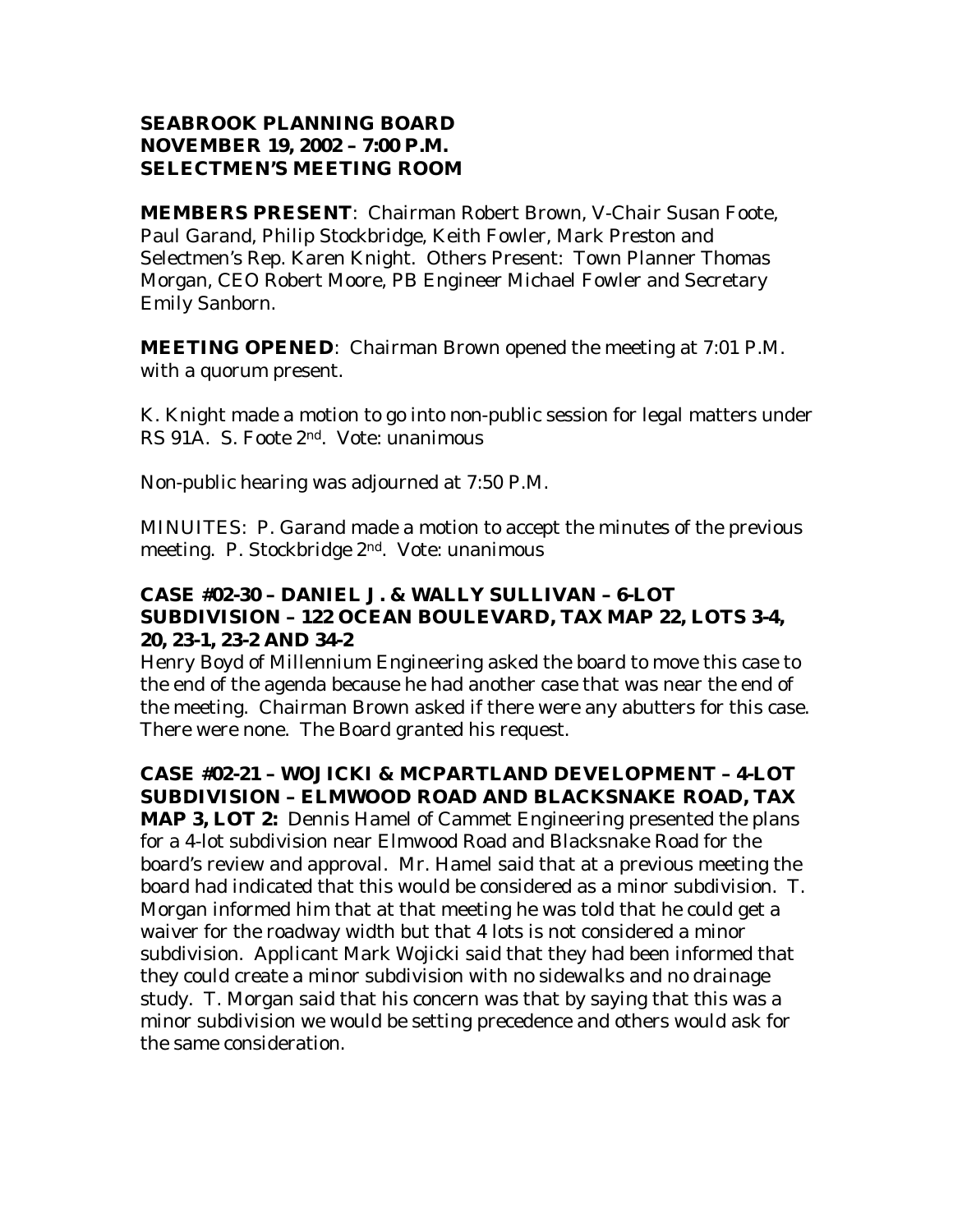#### **SEABROOK PLANNING BOARD -2- NOVEMBER 19, 2002**

D. Hamel said that they were only creating 3 new lots. K. Fowler said that they were taking one lot and making it into 4 lots. Hamel said that they could have come in and made it two lots and then re-subdivided. K. Fowler

said that they would need waivers for this subdivision. S. Foote asked if there were any drawings of what this looked like before. Hamel said it was on page 2. T. Morgan said that there was a letter from Cammet Engineering in response to his review of the plan. Chairman Brown asked about the easement. Hamel said that the land for the easement was part of lot 2.

T. Morgan said that the board could waive the road width and the R.O.W width and the application fee of \$100 for the extra lot would be needed and a copy of the deed. Hamel's response was that the fee would be submitted along with a copy of the deed. He said that the Mylar with the final recommendations of the board would be forthcoming and he will show the pins to be set on the plan. Chairman Brown asked about the streetlight and if it should be on the plan for safety. S. Foote said that she travels the short road and that a streetlight would be a distraction. It was recommended that the applicant get in touch with the streetlight committee about this matter.

Mr. Hamel said that the flood elevation had been submitted and that the dredge & fill for the easement would be here December 1, 2002. T. Morgan said that they would need waivers for R.O.W. width, pavement width, gravel base and sidewalks. He also recommended a street name and a stop sign. The applicant suggested Ava Lane or May Lane. He was told to get in touch with the fire chief to see if these would be all right. M. Fowler recommended a bond of \$48,500. Chairman Brown rounded it off to \$50,000, M. Fowler said to check the elevation of the houses with the water and sewer department.

Chairman Brown said that he was not willing to waive the road width for duplex lots.

S. Foote made a motion to waive the depth of the gravel base, the right of way width, the width of pavement and the sidewalks from standard regulations due to the fact that there is only three lots being serviced by a short cul-desac. M. Preston 2<sup>nd</sup>. Vote: unanimous

S. Foote made a motion to recommend a performance bond of \$50,000 be posted. K. Knight 2nd. Vote: unanimous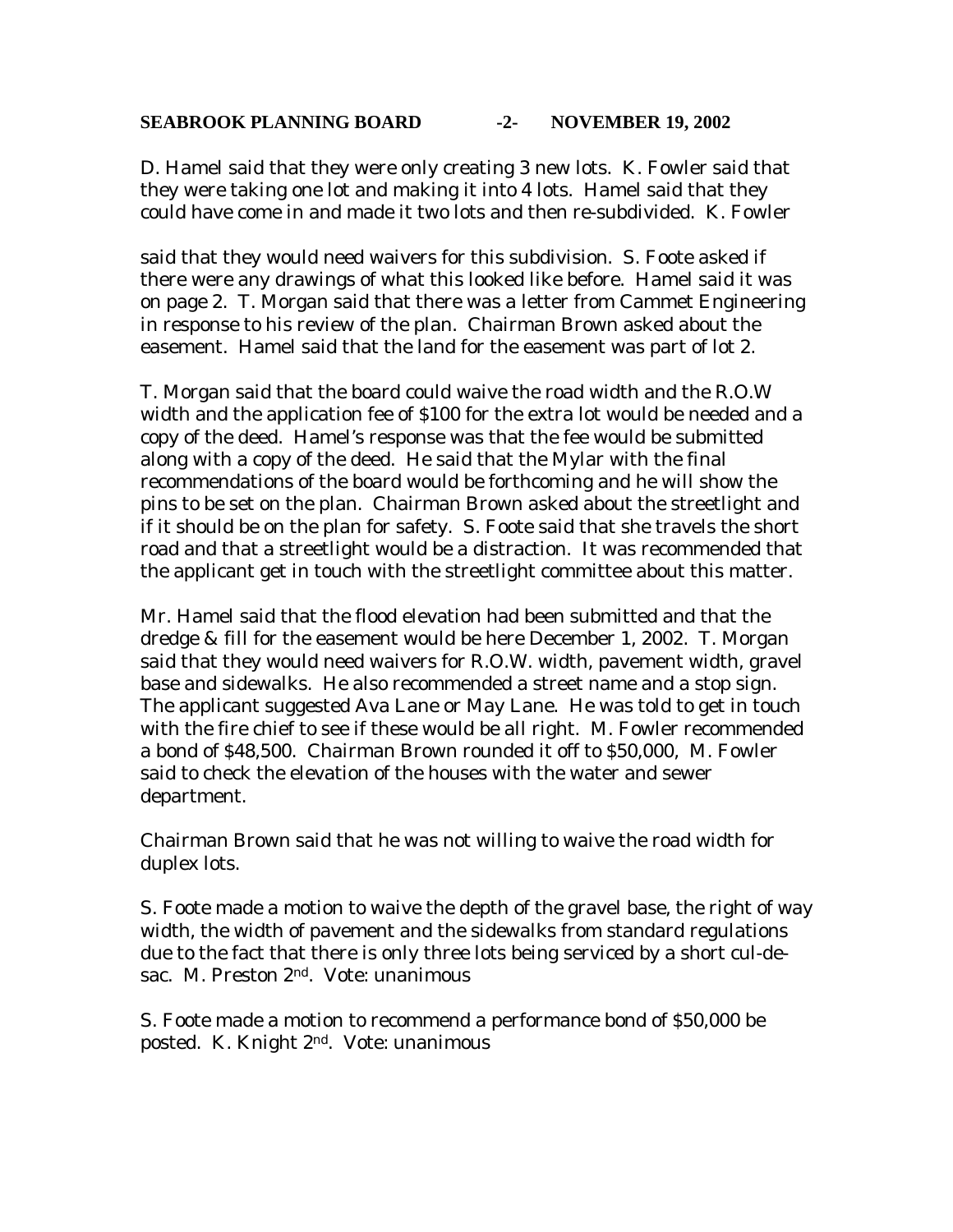## **SEABROOK PLANNING BOARD -3- NOVEMBER 19, 2002**

S. Foote made a motion that the plan be approved with the previous conditions and that the lots will never be subdivided in the future and lots will remain single family lots only, pins to be set, stop sign and street sign to be on plan and street name to be run by fire chief. M. Preston 2<sup>nd</sup>. Vote: unanimous.

S. Foote made a motion to have the Chairman signed the revised plan. K. Fowler 2nd. Vote: unanimous.

**CASE #02-35 – MARGARET STARD & SCOTT MITCHELL – SITE PLAN FOR AN INDUSTRIAL BUILDING – WHITAKER WAY – TAX MAP 4, LOT 19-70:** Wayne Morrill of Jones & Beach Engineering presented the plans for a 9,000 square foot building off of Whitaker Way and Stard Road for the board's review and approval.

Mr. Morrill described the vegetation and landscaping that was to be planted and told the board that the drainage would be shared with lot 60. He said that this would be the same proposed use as lot 50 with individual units for contractors and that they had no tenants at this time. Morrill said that he was requesting a waiver of the photometric grid. He said that there would be 20 parking spaces. K. Fowler asked how many units there would be. W. Morrill said that there would be seven. He said that there were no sidewalks on the plan because there would be no pedestrian along this road.

P. Stockbridge made a motion to waive the sidewalks. S. Foote 2<sup>nd</sup>. Vote: unanimous. M. Fowler recommended a general bond of \$10,000 for entrance construction and lighting. He said that the 6" water line depicted on the plan was sufficient for a sprinkler system. Chairman Brown polled the board members and asked if any abutters were present.

K. Fowler made a motion to waive the photometric grid. K. Knight 2<sup>nd</sup>. Vote: unanimous.

S. Foote made a motion to recommend a bond of \$10,000 be posted. K. Fowler 2nd. Vote: unanimous

M. Preston made a motion to accept the plan with the previous motions. K. Knight 2nd. Vote: unanimous

## **CASE #02-37 – PAMELA SUE JOHNSON AND DAVID DESCHENES – 12-LOT SUBDIVISION – 439 NEW ZEALAND ROAD, TAX MAP 2, LOT 36:**

Henry Boyd and Chris York of Millennium Engineering presented the plans for a 12-Lot subdivision at 439 New Zealand Road for the board's review and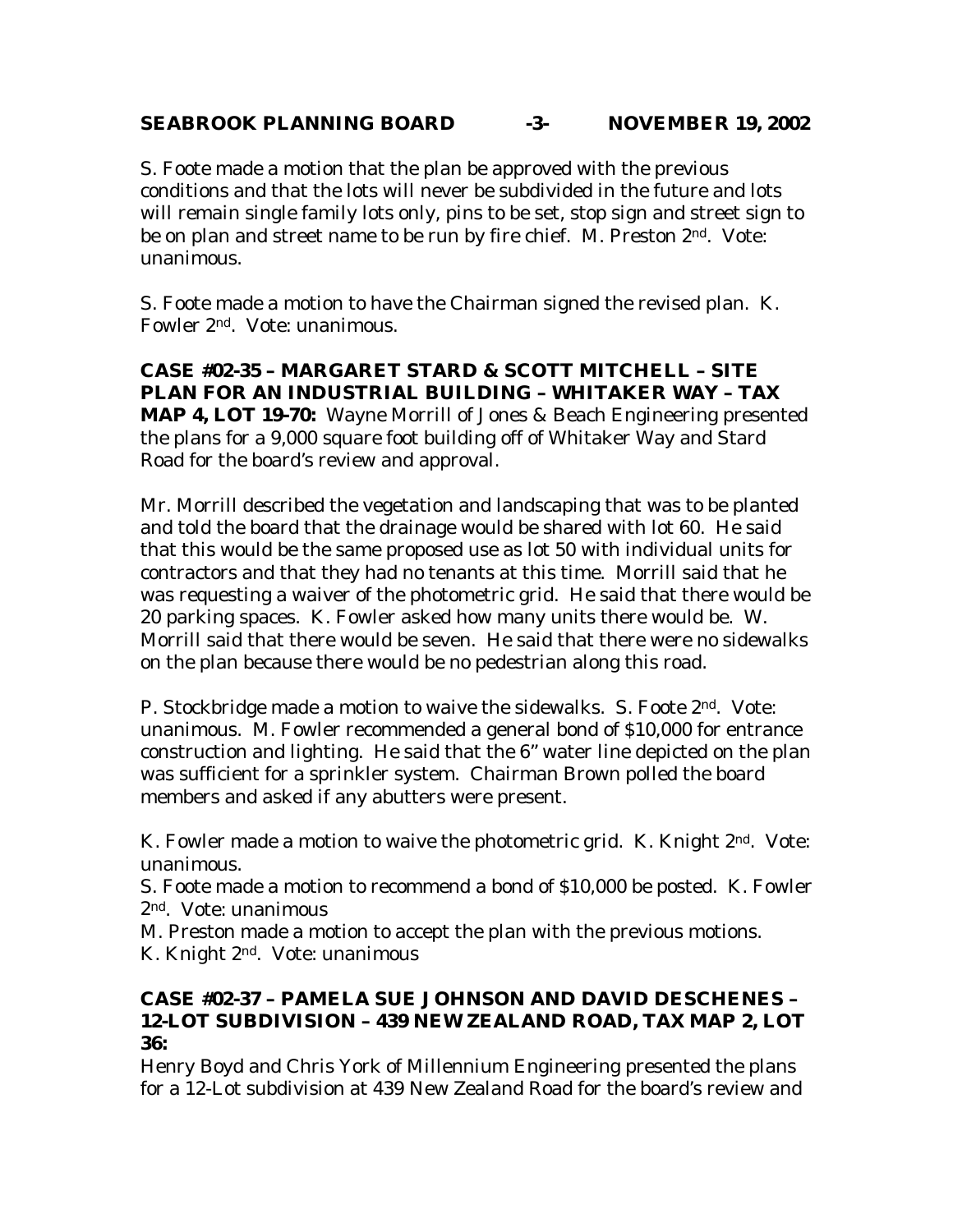#### S**EABROOK PLANNING BOARD -4- NOVEMBER 19, 2002**

approval. H. Boyd said that last Friday board member S. Foote walked the site and agreed with the wetland delineation line by Richard Parker. S.Foote said that she was not comfortable that there will be no infringement on this area but she did not think that a wetland scientist would come up with anything different. She said that overdeveloping these lots would starve the wetlands. H. Boyd said that these lots were pitched to have drive under basements and that the roadway would be on the existing contour with 3' of fill to bring the land up to grade as much as possible.

The board went over the following concerns of T. Morgan's letter of review:

- 1. Flooding of lots 5, 6, and 7. H. Boyd suggested grading of the lots 6 & 7.
- 2. Drainage issues. H. Boyd said there were no drainage issues.
- 3. Driveway locations. S. Foote asked about driveway locations. H. Boyd said this was not part of requirements.
- 4. Building envelope. H. Boyd said that this meets the requirements.
- 5. Single Family Homes. H. Boyd suggested a stipulation to have singlefamily homes only.
- 6. Practical design on lot 5 and 6. T. Morgan said that the board's function is to minimize friction with neighbors and the design issue would be solved with one less lot.
- 7. Continuation of road to Maple Ridge Road. S. Foote suggested that the abutter be approach for this purpose.
- 8. Site-specific permit. C. York explained the build out of footprint and the impact. S. Foote was concerned with filtration control during construction.
- 9. Runoff. M. Fowler said that the way this is situated it would have net runoff for a 50-year storm. T. Morgan asked where the increase would be. C. York said that it would be one point at the pond. M. Fowler went over the previous problems with the drainage at Maple Ridge Road and said that the grading near road should be addressed. He said that if it is built according to the plan it will work S. Foote read the concerns of the Conservation Committee. M. Fowler recommended a bond of \$170,000.
- 10. Sidewalks. P. Garand and P. Stockbridge asked about sidewalks. C. York said that they were located on sheets G2 & 3.

Abutters: Sandy Benoin said that lot 5 was real close to the lot line and was concerned about the cutting of the trees and asked that the wetlands be left alone. She said that there was a lot of wildlife that she did not want to be destroyed. Chairman Brown said that the project would be watched over by an engineer to see that the plan is done as said. Pellitier of 33 Maple Ridge Road asked about lot 7 and it's grading. He said that it is always wet and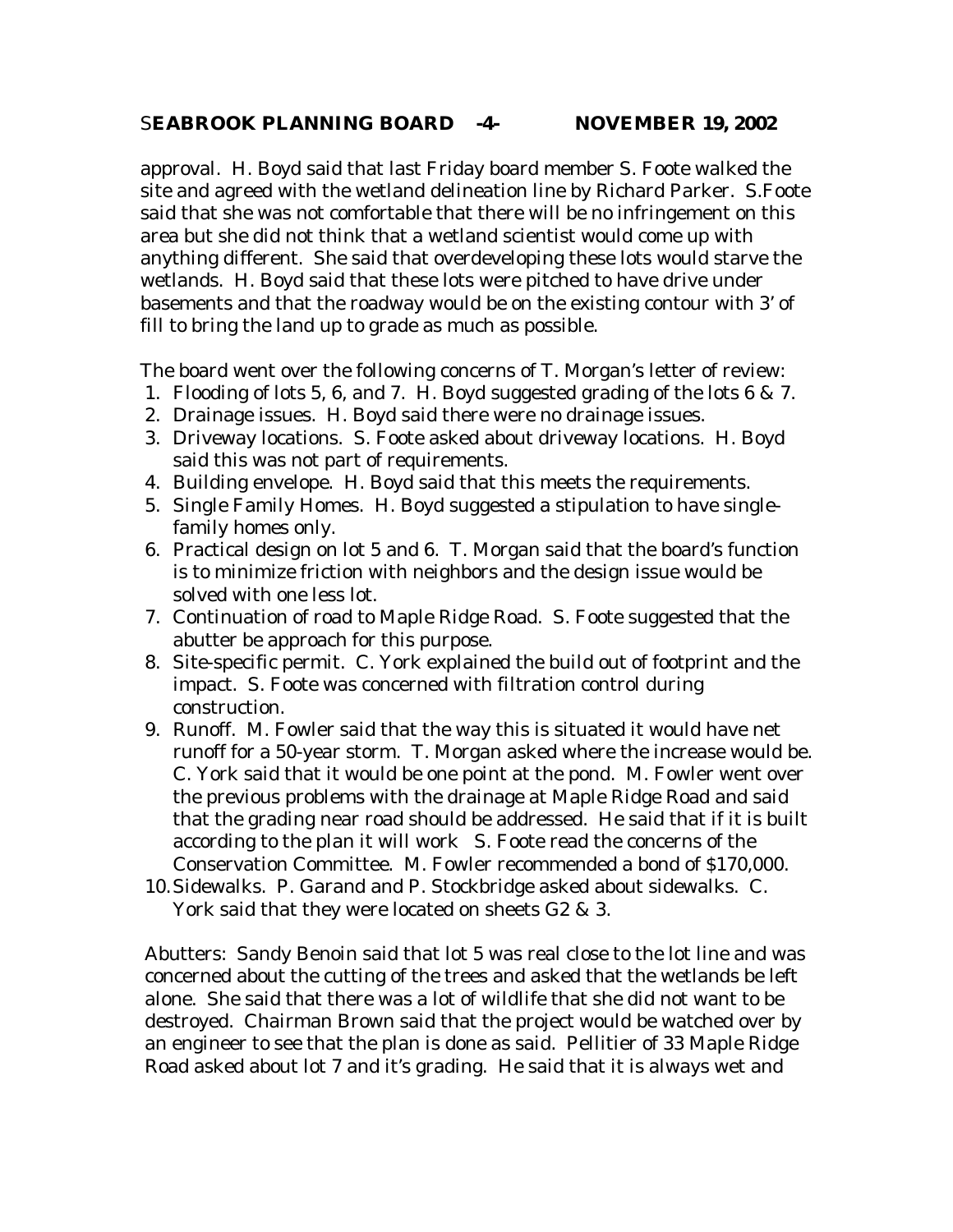#### **SEABROOK PLANNING BOARD -5- NOVEMBER 19, 2002**

where will it drain. H. Boyd said that it will drain essentially where it does now with very little grading and the road will take it away from site.

Lucille Moulton of New Zealand Road said that her property is located next door and asked about fencing to keep children out of her yard. H. Boyd said that he could not answer for Mr. Deschenes in regards to putting up a fence. S. Foote suggested a living fence of shrubs etc. The abutters at 11 True Lane went over the 20' easement that they had been negotiating with Mr. Deschenes. Also signs and speed bumps were discussed.

Chairman Brown went over the board's recommendations as follows: 20' buffer on both sides, lot #5 to go away and stressed that lot lines be rearranged.

S. Foote made a motion to continue to January 7, 2003 at 7:00 P.M. P. Stockbridge 2<sup>nd</sup>. Vote: unanimous

# **CASE #02-30 – DANIEL J. & WALLY SULLIVAN – 6-LOT SUBDIVISION – 122 OCEAN BOULEVARD, TAX MAP 22, LOTS 3-4, 20, 23-1, 23-2, & 34-2:**

Henry Boyd said that he was in total agreement with T. Morgan that the Beach ZBA would have to grant the waivers needed for this subdivision before the planning board could approve this plan. He told the board that Chairman Maquire cancelled the meeting that was scheduled to hear the Sullivan's request for the waivers. Boyd said that he had met with Attorney Ted Morris who agrees it is the proper procedure and is not legal to approve a subdivision without these variances granted. Boyd said that Maquire told him that a public hearing would be rescheduled and asked for a continuation of this case.

K. Knight made a motion to continue this case to December 17, 2002 at 7:00 P.M. P. Garand 2nd. Vote: unanimous

# **OLD BUSINESS**: CVS (Lighting change)

William Cox, alternate member, was in the audience and asked if the board would mind if he looked over the plan that developer Scott Mitchell had left for the board to review. He said that he would get in touch with Mr. Mitchell and work with him on the lighting. The board gave their permission.

**OTHER BUSINESS**: Charles Brown a New Zealand Road resident asked the board if they would look at a plan for a subdivision that he had sketched with two of the lots with frontage on a controlled access highway. Mr. Brown